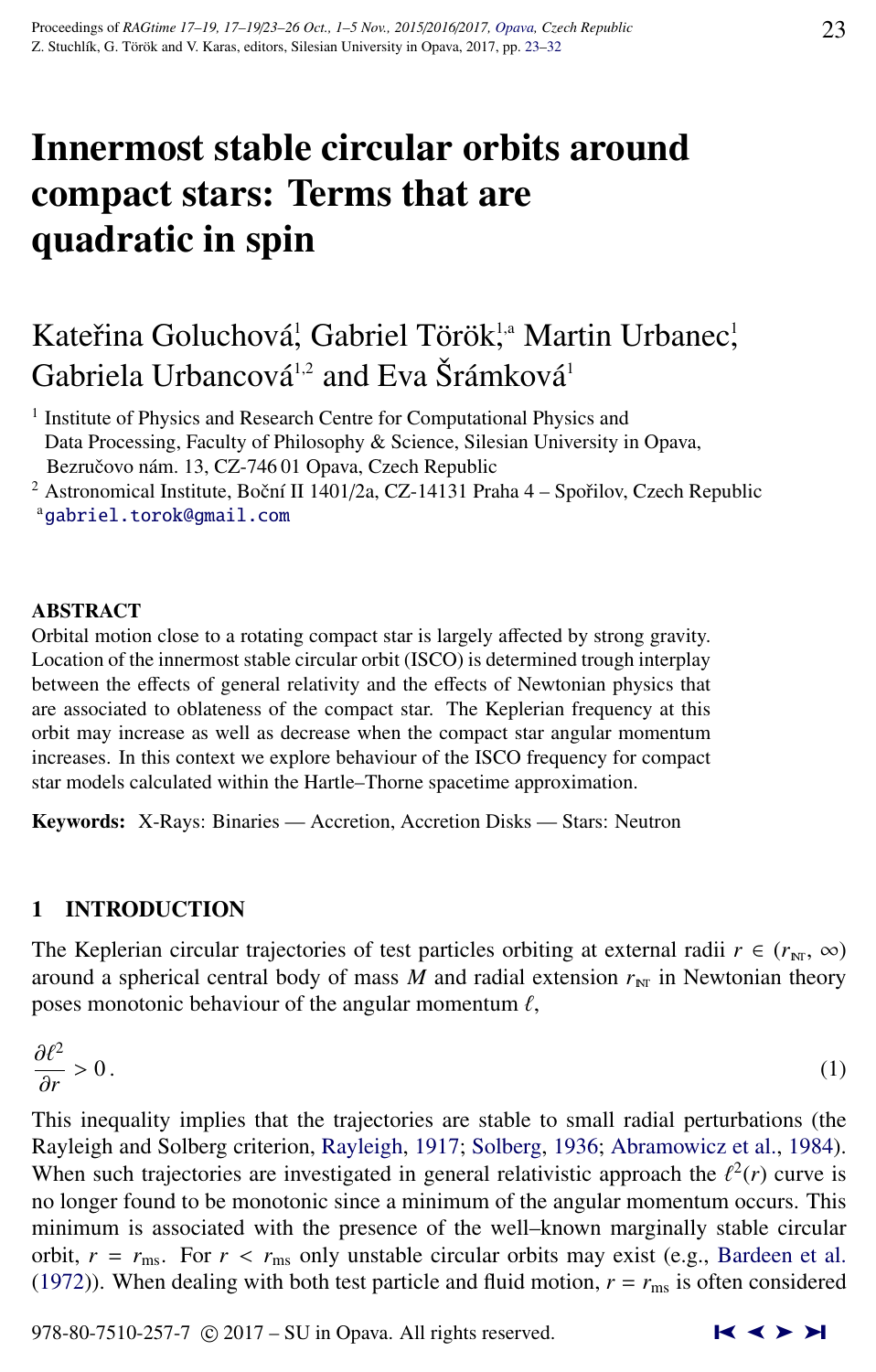<span id="page-1-0"></span>as the innermost stable circular orbit (ISCO) of an accretion disc that orbits a black hole (BH) or a relativistic compact star (CS),

 $r_{\text{SO}} = r_{\text{ms}}$ . (2)

Spacetimes around slowly rotating CSs and the associated frame–dragging effects are frequently approximated using the Lense–Thirring, also called linear–Hartle, metric [\(Lense](#page-9-0) [and Thirring,](#page-9-0) [1918;](#page-9-0) [Hartle and Sharp,](#page-9-0) [1967;](#page-9-0) [Hartle,](#page-8-0) [1967\)](#page-8-0). [Kluzniak and Wagoner](#page-9-0) [\(1985\)](#page-9-0) discussed a relativistic formula for the Keplerian orbital frequency at  $r_{N0}$  expressed in the units of Hertz,

$$
\nu_{\rm BCO} \equiv \nu_{\rm K}(r_{\rm BCO}) = \frac{c^3 M_{\odot}}{2\pi G M M_{\odot}} (1 + 0.75 j) \ . \tag{3}
$$

This formula, which is linear in *j*, can equivalently be written in the familiar form as

$$
\nu_{\rm SC} = \frac{2200M_{\odot}}{M} \left(1 + 0.75j\right) \text{[Hz]},\tag{4}
$$

with the compact object mass being given in the solar mass units. For its simplicity and robustness it is often used within miscellaneous astrophysical applications.

The ISCO is commonly seen as a unique prediction of Einstein general relativity. It has however been pointed out that it also appears around highly elliptic bodies described within purely Newtonian approach (Gondek-Rosińska et al., [2001;](#page-8-0) [Zdunik and Gourgoul](#page-9-0)[hon,](#page-9-0) [2001;](#page-9-0) [Amsterdamski et al.,](#page-8-0) [2002;](#page-8-0) Kluźniak and Rosińska, [2013;](#page-9-0) Klużniak, [2014\)](#page-9-0). In that context the ISCO frequency behaviour for rotating CSs can be understood in terms of interplay between the effects of general relativity and the effects of Newtonian physics that are associated to the CS oblateness. Such interplay affects outcomes of precise computations of rotating CS models and related ISCO frequencies.

Within the linear approximation (4) the ISCO frequency increases with growing *j*. This agrees with the behaviour of ISCO known for BHs that are described by Kerr geometry. The effects of Newtonian physics, on the other hand, influence the ISCO frequency in the opposite way. This leads us to an immediate question: How important are the terms which are quadratic in *j* ?

### 2 THE HARTLE-THORNE APPROXIMATION

In order to investigate the main trends in the ISCO frequency behaviour we use the Hartle– Thorne (HT) approximation of the CS spacetime in its usual form, which involves the first– and second–order terms in *j* and the first–order terms in the CS quadrupole moment *q*. The ISCO radius can be expressed in the units of the compact object gravitational mass as (e.g. [Abramowicz et al.,](#page-8-0) [2003\)](#page-8-0)

$$
r_{\text{RO}} = 6\left[1 - j\frac{2}{3}\sqrt{\frac{2}{3}} + j^2\left(\frac{251647}{2592} - 240\ln\frac{3}{2}\right) + q\left(-\frac{9325}{96} + 240\ln\frac{3}{2}\right)\right]
$$
  
\approx 6\left[1 - 0.54 j - 0.23 j^2 + 0.18 q\right]. (5)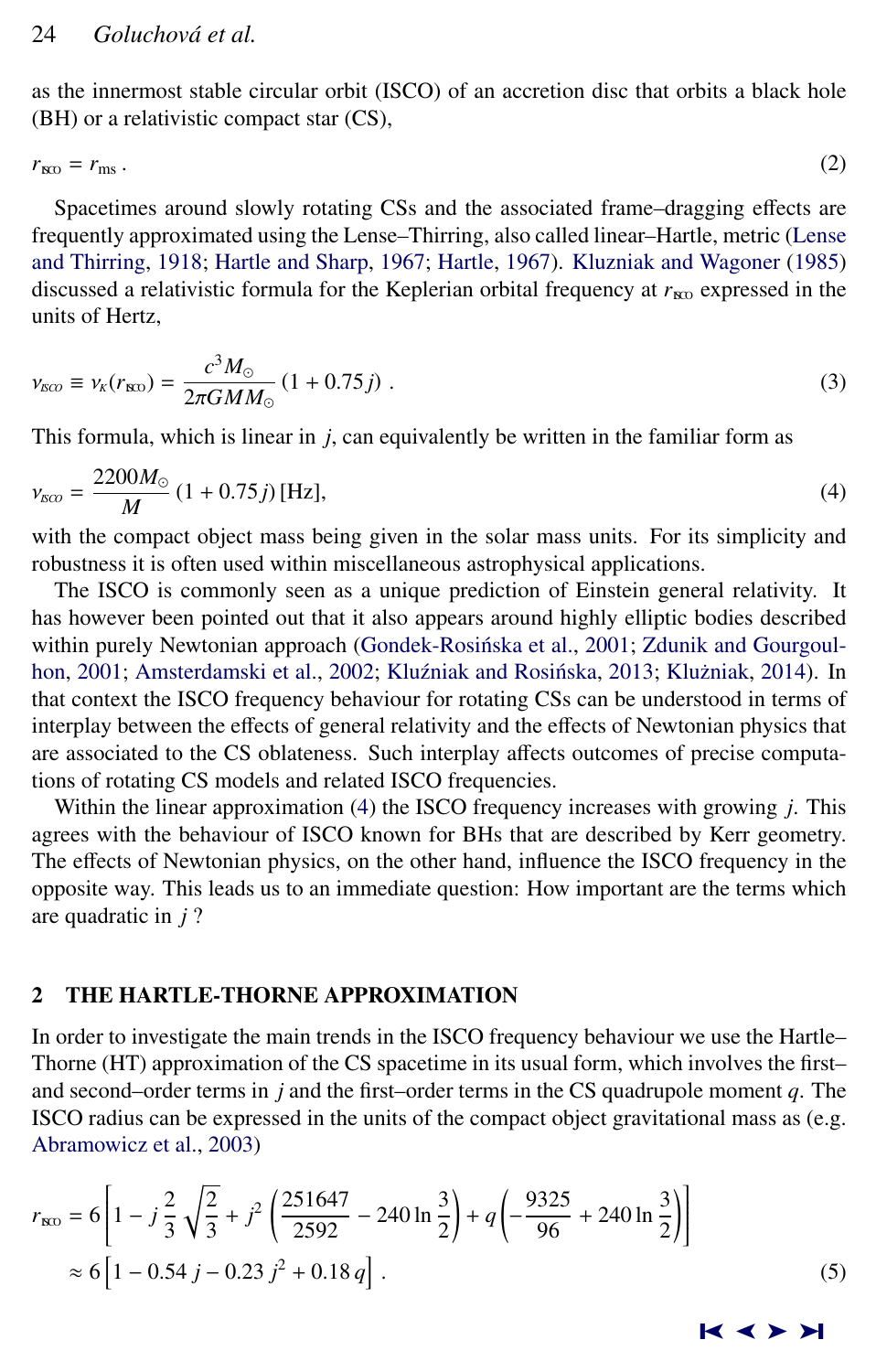<span id="page-2-0"></span>The ISCO frequency can then be written in the units of Hertz in the form

$$
v_{\text{KCO}} = \frac{2200M_{\odot}}{M} \left[ 1 + \frac{11j}{6^{3/2}} + \frac{1}{864} j^2 \left( -160583 + 397710 \ln \frac{3}{2} \right) + \frac{5}{32} q \left( 1193 - 2946 \ln \frac{3}{2} \right) \right]
$$
  

$$
\approx \frac{2200M_{\odot}}{M} \left[ 1 + 0.75 j + 0.78 j^2 - 0.23q \right].
$$
 (6)

In Figure [1](#page-3-0) we illustrate the dependence of  $v_{I K C O}$  on *j* and *q*. In this Figure we also include the dependency of  $v_{\text{SCO}}$  on a scaled quadrupole moment  $\tilde{q} \equiv q/\tilde{j}^2$ . One may now introduce a quadratic correction to the linear relation [\(4\)](#page-1-0) given by coefficient

$$
\delta \simeq 0.78 - 0.23\tilde{q} \tag{7}
$$

and rewrite equation (6) as

$$
\nu_{\rm SCO} \approx \frac{2200M_{\odot}}{M} \left(1 + 0.75j + \delta j^2\right). \tag{8}
$$

#### 2.1 The Maximal ISCO frequency

For fixed values of  $\tilde{q}$  in relation (8), one can find a maximal frequency,

$$
\nu_{\rm SCO} = \nu_{\rm SCO}^{\rm max} \Leftrightarrow \frac{\partial \nu_{\rm SCO}}{\partial j} = 0,
$$
\n(9)

which arises for

$$
j_{\text{max}} = -\left(\frac{11\sqrt{6}}{72}\right)\frac{1}{\delta} \approx -\frac{0.375}{\delta}.\tag{10}
$$

We illustrate the existence and behaviour of  $v_{\text{ECO}}^{\text{max}}$  in Figure [1b](#page-3-0). The physical nature of the this pon-monotonicity follows from the qualitative difference between the influence of the this non–monotonicity follows from the qualitative difference between the influence of the effects of general relativity and Newtonian physics (Kluźniak and Rosińska, [2014\)](#page-9-0) reflected by a decrease of  $r_{\text{RO}}$  with increasing *j* and its increase with increasing *q*. As discussed by Török et al. [\(2014\)](#page-9-0), the  $r_{\text{RO}}(j)$  function has a minimum when *j* and *q* are related as follows

$$
j_{\min} \approx \frac{0.27}{-0.23 + 0.18 \,\tilde{q}_{\min}}.\tag{11}
$$

The minimal allowed ISCO radius is then given by

$$
r_{\rm iso}^{\rm min} = 6 - 2j_{\rm min} \sqrt{2/3} \,, \tag{12}
$$

and the ISCO frequency corresponding to this radius is

$$
v_{\rm sco}^{\rm min} \approx \frac{2200M_{\odot}}{M} \left[ 1 + 0.41 j_{\rm min} + 0.49 j_{\rm min}^2 \right]. \tag{13}
$$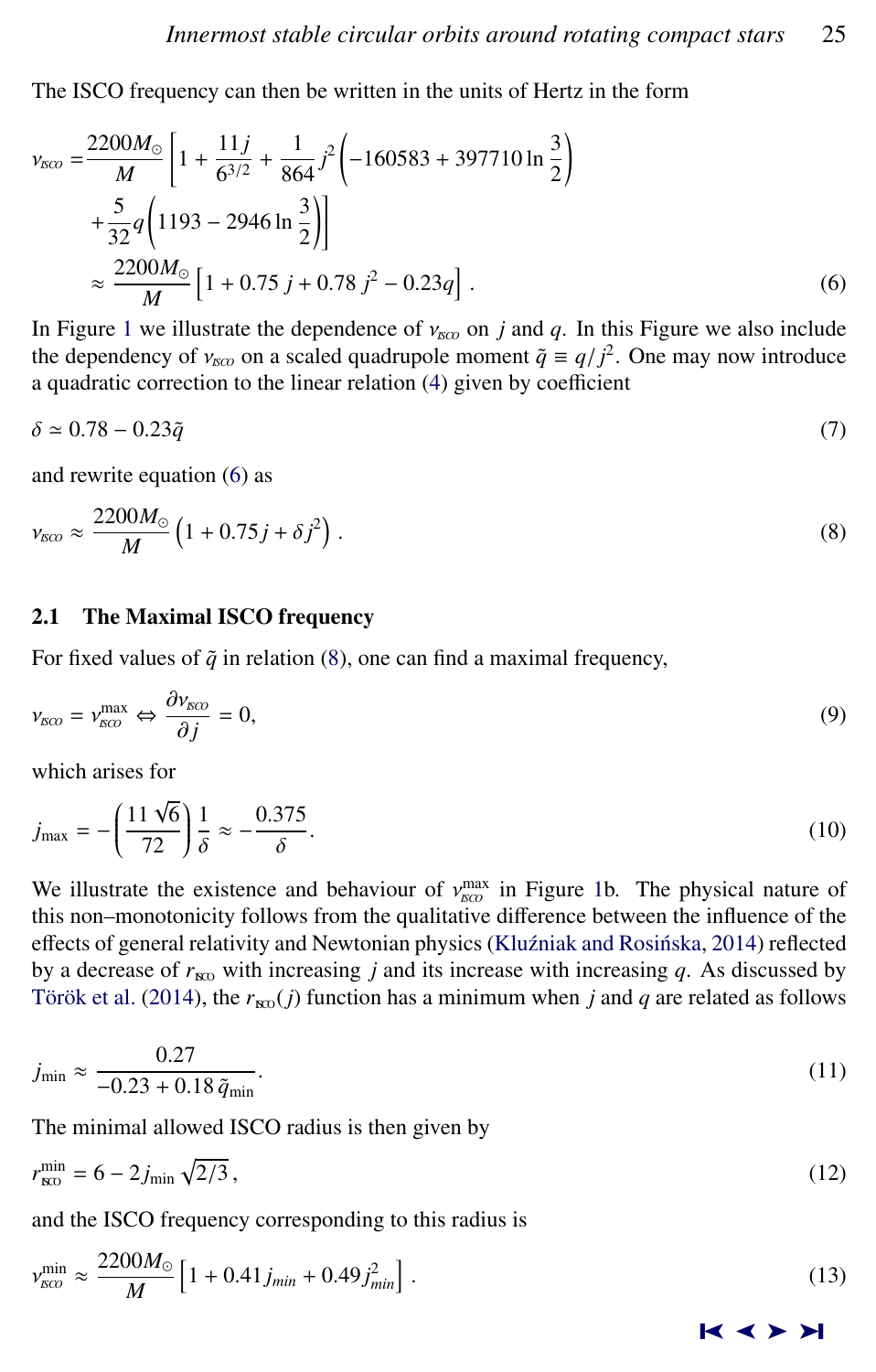<span id="page-3-0"></span>

**Figure 1.** Dependence of the ISCO frequency  $v_{ECD}$  on the CS angular momentum *j* and the scaled quadrupole moment,  $\tilde{q} = q/\dot{f}^2$ . a) The  $v_{\text{ISCO}}(q)$  curves drawn for constant values of *j* (the red curves) and  $\tilde{q}$  (the black curves) including the Kerr limit  $\tilde{q} = 1$  (the purple line) b) The  $v = \tilde{q}$  c and  $\tilde{q}$  (the black curves) including the Kerr limit,  $\tilde{q} = 1$  (the purple line). b) The  $v_{\tilde{p}(q)}(j)$  curves drawn for constant values of  $\tilde{q}$  from panel a), the linear dependency [\(4\)](#page-1-0), the  $v_{\text{KCO}}(j)$  function calculated for Kerr spacetime and relation [\(8\)](#page-2-0) for  $\delta = 0.75$ . The shaded area indicates the region corresponding to equation [\(10\)](#page-2-0) where, in a qualitative disagreement with the relativistic relation [\(4\)](#page-1-0), the value of  $v_{\text{SCO}}$ decreases and value of  $r_{\text{NO}}$  increases with increasing *j*. The light shadow region indicates the region where both  $r_{\text{RO}}$  and  $v_{\text{RO}}$  increase with increasing *j*.

This frequency is however not the highest allowed ISCO frequency for a given  $\tilde{q}$ . For a fixed orbital radius and *q*, there is  $\partial v_k/\partial j > 0$ . The maximum of  $v_{KQ}$  for a given value of  $\tilde{q}$  therefore occurs for a somewhat higher value of *j* given by relation [\(10\)](#page-2-0),

$$
j_{\max} \approx -\frac{0.375}{0.78 - 0.23\tilde{q}_{\min}}.\tag{14}
$$

The corresponding ISCO radius is now given by

$$
r_{\rm xD}^{\rm max} = 6 \left[ 1 - 0.25 j_{\rm max} + 0.38 j_{\rm max}^2 \right],\tag{15}
$$

and the maximal ISCO frequency can be expressed as

$$
\nu_{\rm gco}^{\rm max} = \frac{2200M_{\odot}}{M} \left[ 1 - \left( \frac{11\sqrt{6}}{72} \right)^2 \frac{1}{\delta} \right] \approx \frac{2200M_{\odot}}{M} \left[ 1 - \frac{0.375^2}{0.78 - 0.23\tilde{q}} \right]
$$

$$
= \frac{2200M_{\odot}}{M} \left[ 1 + 0.375 j_{\rm max} \right].
$$
(16)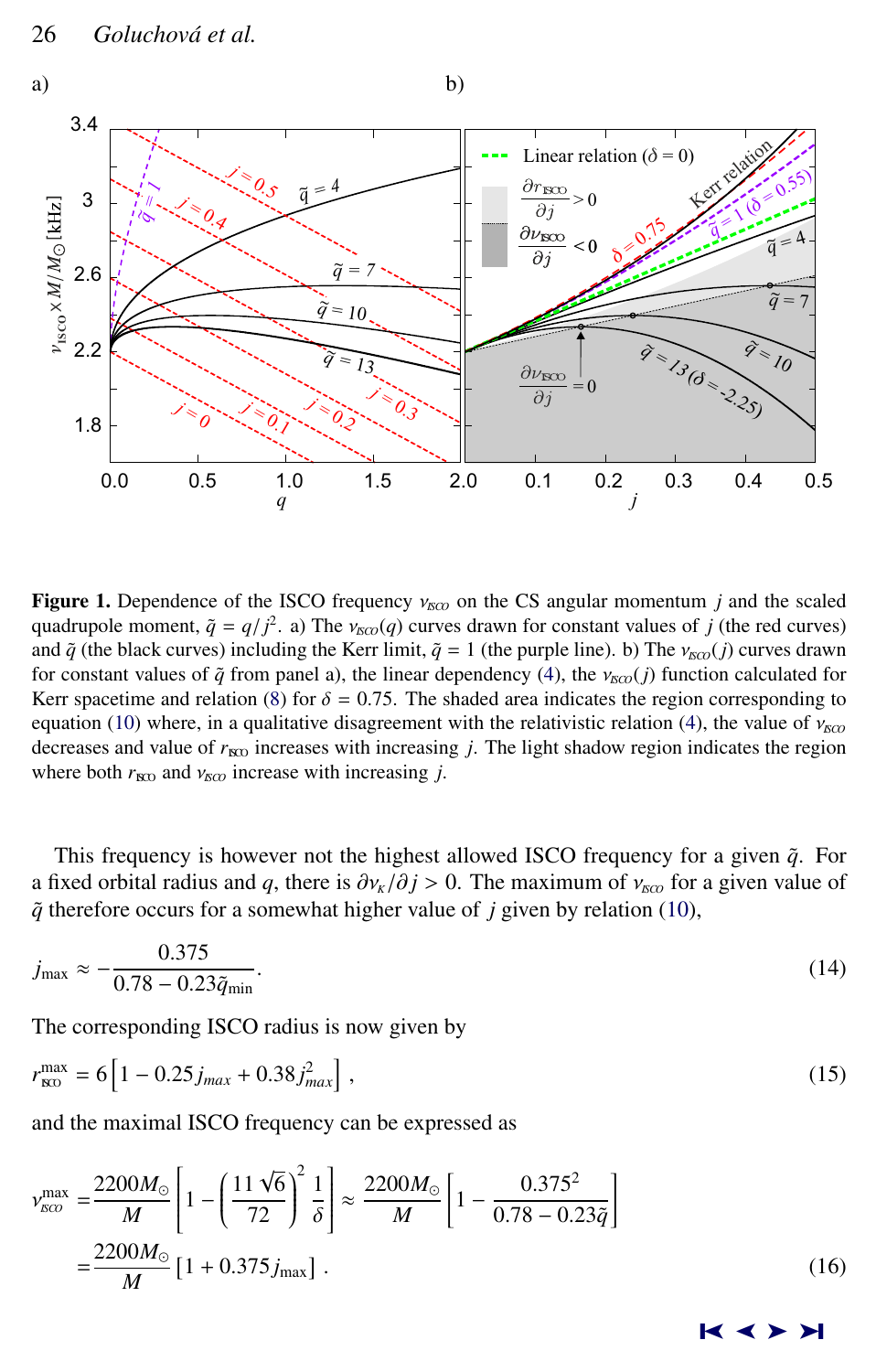<span id="page-4-0"></span>

**Figure 2.** The  $v_{\text{ECO}}(j)$  dependence calculated assuming the HT approximation for 37 EoS and four different CS masses *M* that are colour–coded. The set of yellow curves is drawn for the case of maximal mass,  $M_{\text{max}} = M_{\text{max}}(j, \text{EoS}) > 2.1 M_{\odot}$ .

The maximal allowed ISCO frequency is therefore dedined by a linear function of *j*. We note that this limit exists only for  $\tilde{q} \ge 3.4$ . In Figure [1b](#page-3-0) we denote the regions in the  $j-\nu_{\text{ISCO}}$ plane corresponding to  $\frac{\partial r_{\text{NO}}}{\partial j} > 0$  and  $\frac{\partial v_{\text{NO}}}{\partial j} < 0$ .

#### 3 THE SCENARIO IMPLIED BY MODELS OF A ROTATING CS

The quadrupole moment of a rotating CS occurs due to rotationally induced CS oblateness. In the case of numerical models of rotating CSs associated with a given equation of state (EoS), the effects described in the previous Section therefore manifest themselves through a certain type of  $v_{\text{rso}}$  behaviour. Figure 2 displays the  $v_{\text{rso}}(j)$  behaviour for several values of  $M$  and the maximal allowed gravitational masses  $M_{\text{max}}$  for a large set of EoS, which are listed in table [1.](#page-7-0) The Figure is based on calculations following the approach of [Hartle and](#page-9-0) [Sharp](#page-9-0) [\(1967\)](#page-8-0), [Hartle](#page-8-0) (1967), [Miller](#page-9-0) [\(1977\)](#page-9-0), [Urbanec et al.](#page-9-0) [\(2013\)](#page-9-0), and Török et al. [\(2016\)](#page-9-0).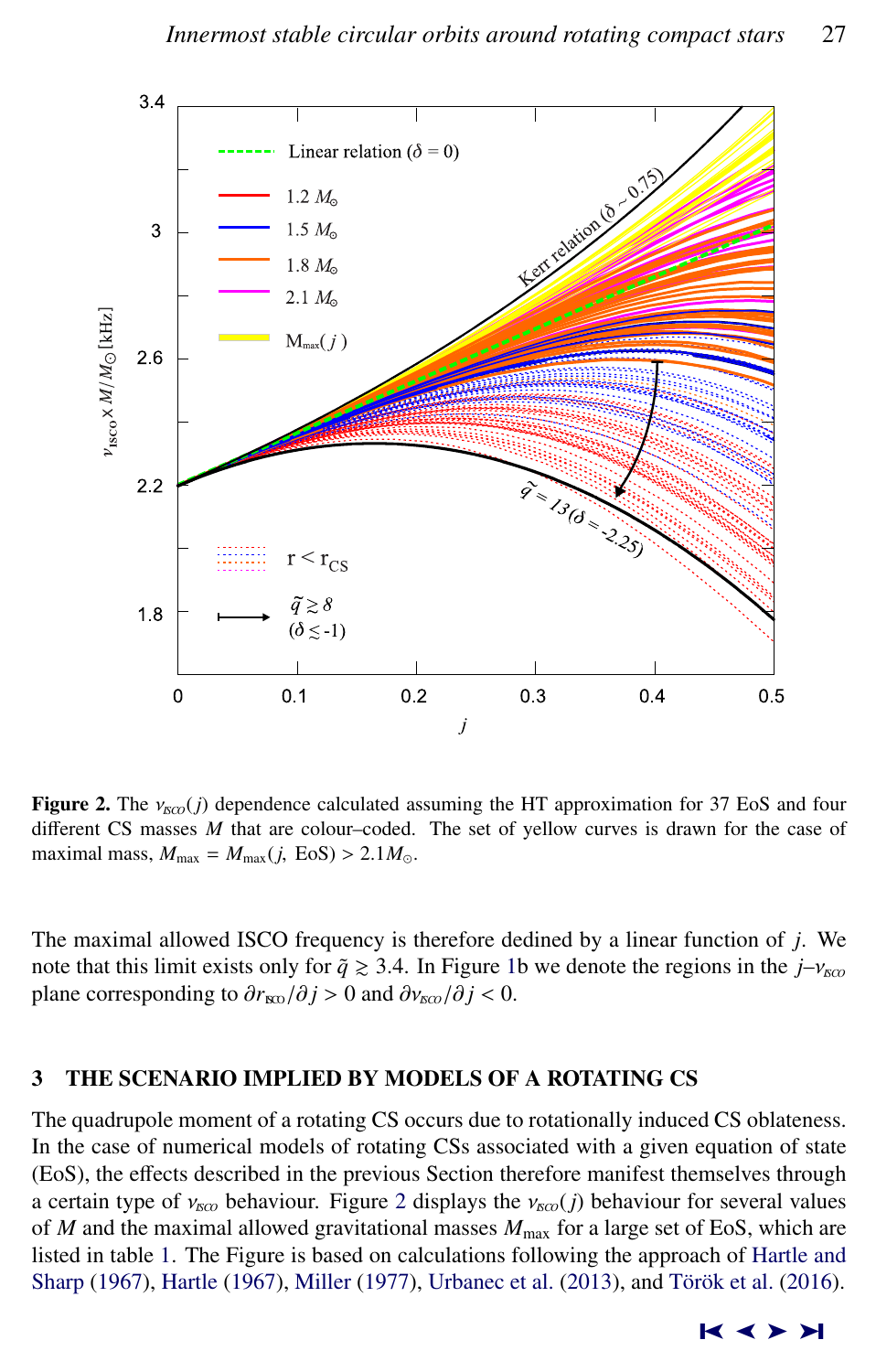#### 3.1 Compactness vs. oblateness

For  $\tilde{q} \doteq 3.4$  we have  $\delta = 0$  and the quadratic relation [\(8\)](#page-2-0) merges with the linear term [\(4\)](#page-1-0). For  $\tilde{q}$  < 3.4 the ISCO frequency monotonically increases with growing *j* (see Figure [1b](#page-3-0)). The values of  $\tilde{q} \in (1, 3)$  correspond to very compact CSs with the highest possible  $\rho$  and *M* that can be achieved by assuming modern EoS (see, e.g., [Urbanec et al.,](#page-9-0) [2013\)](#page-9-0). Typical values of *M* are around  $\sim 2M_{\odot}$  but they strongly depend on the specific form of EoS and *j*. The behaviour of  $v_{\text{NCO}}$  in this situation is illustrated in the yellow region of Figure [2.](#page-4-0) In the limit of  $\tilde{q} = 1$ , the CS (HT) spacetime approaches (up to the second–order in *j*) the Kerr spacetime. One may therefore write  $\delta \doteq 0.55$  and

$$
\nu_{\rm SCO} = \frac{2200M_{\odot}}{M} \left(1 + 0.75j + 0.55j^2\right). \tag{17}
$$

Considering  $\delta = 0.75$  one can write

$$
\nu_{sco} = \frac{2200M_{\odot}}{M} \left[ 1 + 0.75 \left( j + j^2 \right) \right]. \tag{18}
$$

This simple relation almost exactly matches the ISCO frequency in Kerr spacetimes for *j* up to <sup>∼</sup> <sup>0</sup>.5 (see Figure [1b](#page-3-0)). It has been suggested as a rough upper limit for the ISCO frequencies for CSs (Török et al., [2010\)](#page-9-0).

A qualitatively different situation occurs for  $\tilde{q} \ge 3.4$ . In such case, when the less compact CSs posses a large influence of the CS oblateness, we have

$$
\delta < 0 \tag{19}
$$

and  $v_{\text{FCO}}$  is not a monotonic function of *j*. Inspecting the curves drawn in Figure [2](#page-4-0) for different EoS, we in many cases find a non–monotonic  $v_{\text{FCO}}$  behaviour analogic to that shown in panel b) of Figure [1.](#page-3-0)

#### 4 DISCUSSION AND CONCLUSIONS

Our results regarding the ISCO frequency behaviour obtained for the HT spacetimes demonstrate the importance of the second–order terms in *j*. The non–monotonicities of  $r_{\text{RO}}$  and  $v_{I K C}$  determined by relations [\(11\)](#page-2-0) and [\(14\)](#page-3-0) can be of clear astrophysical relevance (e.g. Török et al., [2014\)](#page-9-0). It is therefore important that, as demonstrated in Section [3,](#page-4-0) these non–monotonicities arise for given CS models calculated within the HT approximation.

The outcomes based on the HT approximation should be compared to outputs of exact calculations assuming numerical spacetimes. In Figures [3](#page-6-0) and [4](#page-6-0) we present several results that were obtained using the LORENE code [\(Gourgoulhon et al.,](#page-8-0) [2016\)](#page-8-0). These are drawn for a particular ApR EoS. Figure [3](#page-6-0) illustrates the behaviour of  $v_{KCO}$  for two sequences of rotating CSs calculated for a fixed central CS density  $\rho$ . Remarkably, the exact results are in good agreement with those obtained within the HT approximation. We note that the non–monotonicity of  $ν_{\text{NCO}}$  in this case arises mainly due to the increase of *M* implied by the CS rotation. Figure [4](#page-6-0) includes a similar consideration, but for a fixed *M*. Although there is no obvious maximum here we can see that  $\partial v_{\text{SLO}}/\partial v_{\text{S}}$  vanishes when  $r_{\text{IB}}$  approaches  $r_{\text{CS}}$  (see panel d of Figure [4\)](#page-6-0).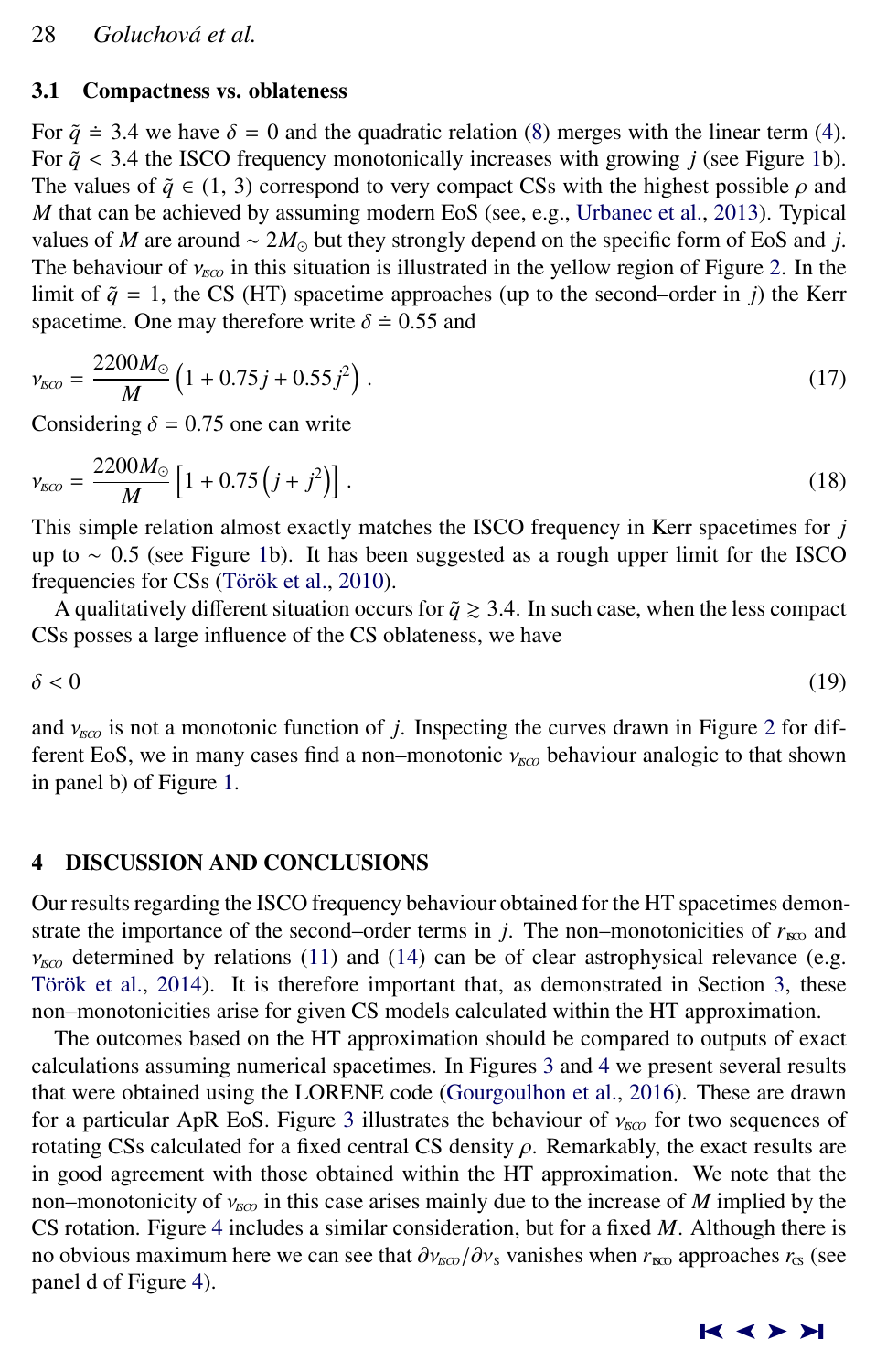<span id="page-6-0"></span>

**Figure 3.** Behaviour of  $v_{\text{KCO}}$  (and the frequency of the CS surface rotation). The exact curves (the red colour) obtained using the LORENE numerical code are compared to those based on the HT approximation (the blue colour). The APR EoS and a fixed central density  $\rho_c$  are considered here. a) Plotted for a non–rotating CS mass  $M_0 = 1.4M_{\odot}$ . b) For a non–rotating CS mass  $M_0 = 1.6M_{\odot}$ . The maximum of  $v_{\text{RCD}}$  occurs close to  $v_s = 800 \text{Hz}$ .



**Figure 4.** Behaviour of  $v_{\text{KCO}}$  (and the frequency of the CS surface rotation). The exact curves (the red colour) obtained using the LORENE numerical code are compared to those based on the HT approximation (the blue colour). The APR EoS and a fixed gravitational mass *M* are considered here. a) Plotted for a gravitational mass  $M = 1.5M_{\odot}$ . b) For a gravitational mass  $M = 1.55M_{\odot}$ . c) For a gravitational mass  $M = 1.6M_{\odot}$ . d) An enlarged view of panel c.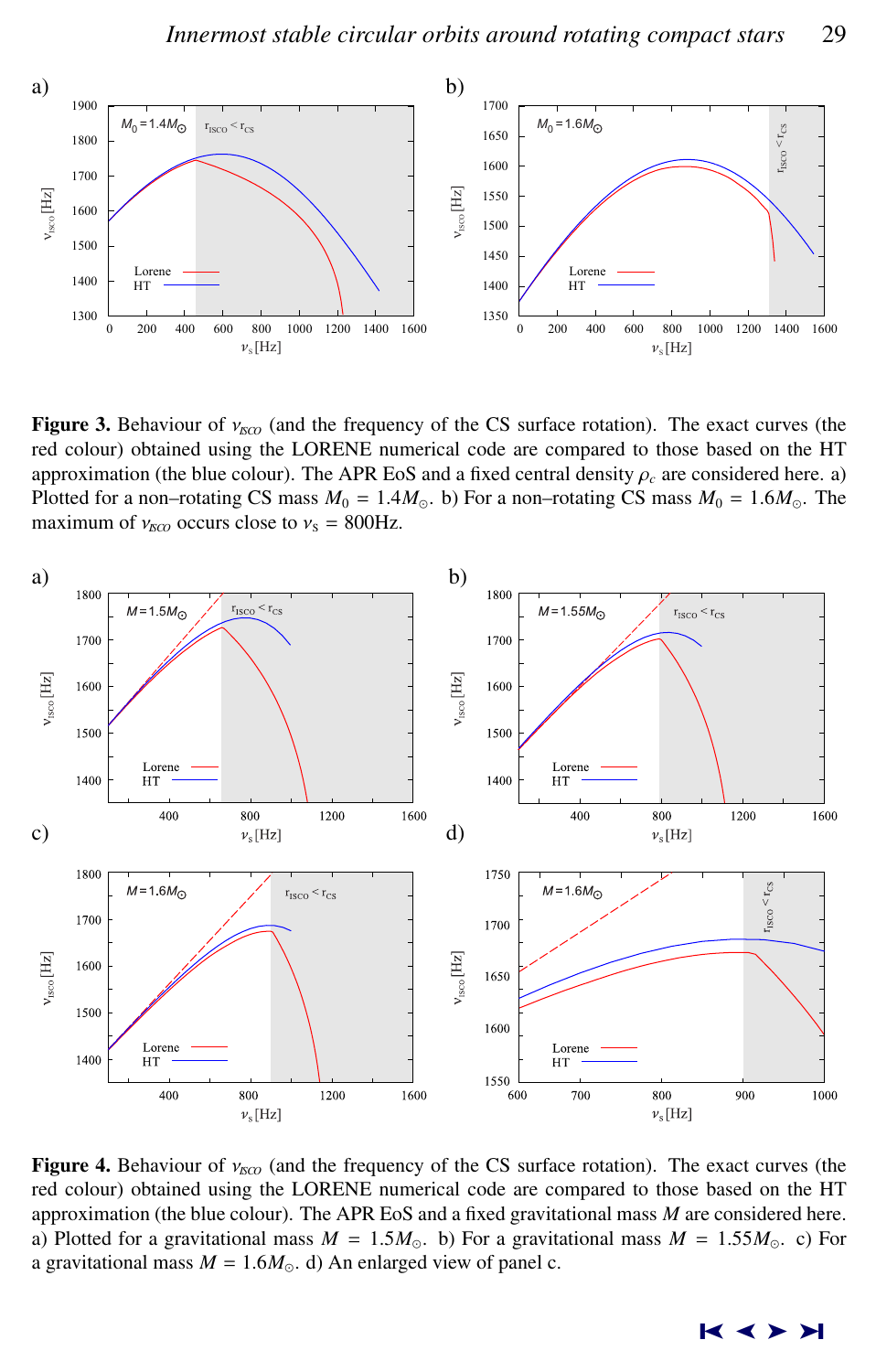<span id="page-7-0"></span>Table 1. The EoS assumed in this study. Along with relevant references the individual columns indicate for each EoS the maximal mass and the corresponding radius, and the central baryon number density.

|                  | $M_{\rm max}^{j=0}$ | $\cal R$ |                            |                     | $M_{\rm max}^{\nu_{\rm S}=600}$ |                              |
|------------------|---------------------|----------|----------------------------|---------------------|---------------------------------|------------------------------|
| EoS              | $[M_{\odot}]$       | [km]     | $n_{\rm c}$<br>$[fm]^{-3}$ | $\mathcal{R}_{1.4}$ | $[M_{\odot}]$                   | Ref.                         |
|                  |                     |          |                            |                     |                                 |                              |
| L                | 2.66                | 13.63    | 0.65                       | 5.18                | 2.72                            | Arnett and Bowers (1977)     |
| <b>GLENDNH3</b>  | 1.96                | 11.38    | 1.05                       | 4.90                | 2.00                            | Glendenning (1985)           |
| SkI <sub>5</sub> | 2.18                | 11.29    | 0.97                       | 4.88                | 2.21                            | Rikovska Stone et al. (2003) |
| SV               | 2.38                | 11.95    | 0.80                       | 4.78                | 2.42                            | Rikovska Stone et al. (2003) |
| N                | 2.63                | 12.77    | 0.72                       | 4.77                | 2.68                            | Arnett and Bowers (1977)     |
| SkI <sub>2</sub> | 2.11                | 11.00    | 1.03                       | 4.70                | 2.14                            | Rikovska Stone et al. (2003) |
| Gs               | 2.08                | 10.77    | 1.08                       | 4.58                | 2.11                            | Arnett and Bowers (1977)     |
| 1                | 1.92                | 11.33    | 1.04                       | 4.48                | 1.96                            | Urbanec et al. (2010)        |
| SGI              | 2.22                | 10.93    | 1.01                       | 4.46                | 2.25                            | Rikovska Stone et al. (2003) |
| QMC700           | 1.95                | 12.57    | 0.61                       | 4.45                | 2.02                            | Rikovska Stone et al. (2007) |
| $\Omega$         | 2.38                | 11.51    | 0.89                       | 4.43                | 2.41                            | Arnett and Bowers (1977)     |
| nocross          | 2.39                | 12.48    | 0.67                       | 4.42                | 2.44                            | Urbanec et al. (2010)        |
| J35L80           | 2.05                | 10.50    | 1.13                       | 4.38                | 2.08                            | Newton et al. (2013)         |
| <b>UBS</b>       | 2.20                | 12.08    | 0.67                       | 4.36                | 2.24                            | Urbanec et al. (2010)        |
| PNML80           | 2.02                | 10.41    | 1.16                       | 4.35                | 2.04                            | Newton et al. (2013)         |
| SkO              | 1.97                | 10.27    | 1.19                       | 4.31                | 2.00                            | Rikovska Stone et al. (2003) |
| SkT5             | 1.82                | 9.95     | 1.31                       | 4.23                | 1.84                            | Rikovska Stone et al. (2003) |
| SkO'             | 1.95                | 10.06    | 1.24                       | 4.19                | 1.97                            | Rikovska Stone et al. (2003) |
| $\mathcal{C}$    | 1.85                | 9.92     | 1.31                       | 4.11                | 1.87                            | Arnett and Bowers (1977)     |
| <b>APR</b>       | 2.21                | 10.16    | 1.12                       | 4.10                | 2.23                            | Akmal et al. (1998)          |
| Gandolfi         | 2.20                | 9.82     | 1.16                       | 4.06                | 2.22                            | Gandolfi et al. (2010)       |
| <b>NRAPR</b>     | 1.93                | 9.85     | 1.29                       | 4.06                | 1.95                            | Steiner et al. (2005)        |
| SLy4             | 2.04                | 9.95     | 1.21                       | 4.03                | 2.06                            | Rikovska Stone et al. (2003) |
| KDE0v1           | 1.96                | 9.72     | 1.29                       | 3.98                | 1.98                            | Agrawal et al. (2005)        |
| BB <sub>B2</sub> | 1.92                | 9.49     | 1.35                       | 3.84                | 1.94                            | Baldo et al. (1997)          |
| UU               | 2.19                | 9.81     | 1.16                       | 3.84                | 2.21                            | Wiringa et al. (1988)        |
| WS               | 1.84                | 9.52     | 1.38                       | 3.77                | 1.86                            | Wiringa et al. (1988)        |
| <b>FPS</b>       | 1.80                | 9.27     | 1.46                       | 3.75                | 1.82                            | Lorenz et al. (1993)         |
| AU               | 2.13                | 9.38     | 1.25                       | 3.59                | 2.14                            | Wiringa et al. (1988)        |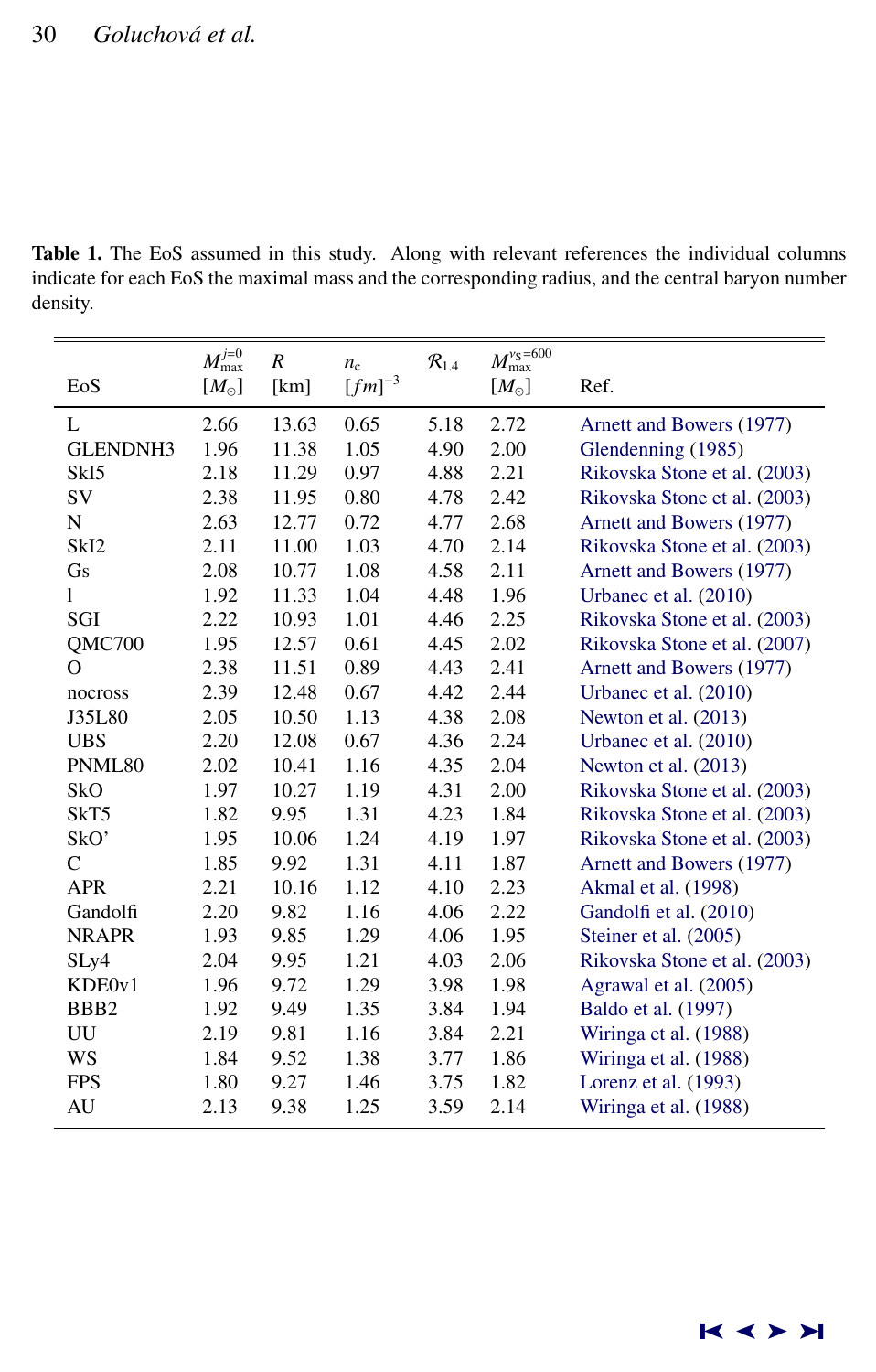<span id="page-8-0"></span>Our overall conclusion is that the second–order terms in *j* are clearly important, but further systematic studies will be necessary before making key statements on the HT approximation applicability.

## ACKNOWLEDGEMENTS

We would like to acknowledge the Czech Science Foundation grant No. 17-16287S, the INTER-TRANSFER project No. LTT17003, and the internal grant No. SGS /15/2016. GU acknowledges the Albert Einstein Center for Gravitation and Astrophysics supported by the Czech Science Foundation grant No. 14-37086G. We are grateful to Marek Abramowicz and Omer Blaes for useful discussions. Last but not least, we would like to acknowledge the hospitality of University of California in Santa Barbara, and to express our thanks to concierges of Mlýnská hotel in Uherské Hradiště, Czech Republic for their participation in organizing frequent workshops of Silesian University and Astronomical Institute of the Czech Academy of Sciences.

# **REFERENCES**

- Abramowicz, M. A., Almergren, G. J. E., Kluzniak, W. and Thampan, A. V. (2003), The Hartle-Thorne circular geodesics, *ArXiv e-prints: gr-qc*/*0312070*, arXiv: [gr-qc/0312070](http://www.arxiv.org/abs/gr-qc/0312070).
- Abramowicz, M. A., Livio, M., Piran, T. and Wiita, P. J. (1984), Local stability of thick accretion disks. I - Basic equations and parallel perturbations in the negligible viscosity case, *ApJ*, 279, pp. 367–383.
- Agrawal, B. K., Shlomo, S. and Au, V. K. (2005), Determination of the parameters of a Skyrme type effective interaction using the simulated annealing approach, *Pys. Rev. C*, 72(1), 014310, [arXiv:](http://www.arxiv.org/abs/nucl-th/0505071) [nucl-th/0505071](http://www.arxiv.org/abs/nucl-th/0505071).
- Akmal, A., Pandharipande, V. R. and Ravenhall, D. G. (1998), Equation of state of nucleon matter and neutron star structure, *Phys. Rev. C*, 58, pp. 1804–1828, arXiv: [nucl-th/9804027](http://www.arxiv.org/abs/nucl-th/9804027).
- Amsterdamski, P., Bulik, T., Gondek-Rosińska, D. and Kluźniak, W. (2002), Marginally stable orbits around Maclaurin spheroids and low-mass quark stars, *A*&*A*, 381, pp. L21–L24, [arXiv:](http://www.arxiv.org/abs/astro-ph/0012547) [astro-ph/0012547](http://www.arxiv.org/abs/astro-ph/0012547).
- Arnett, W. D. and Bowers, R. L. (1977), A Microscopic Interpretation of Neutron Star Structure, *ApJ Supp.*, 33, p. 415.
- Baldo, M., Bombaci, I. and Burgio, G. F. (1997), Microscopic nuclear equation of state with threebody forces and neutron star structure, *A*&*A*, 328, pp. 274–282, arXiv: [astro-ph/9707277](http://www.arxiv.org/abs/astro-ph/9707277).
- Bardeen, J. M., Press, W. H. and Teukolsky, S. A. (1972), Rotating Black Holes: Locally Nonrotating Frames, Energy Extraction, and Scalar Synchrotron Radiation, *ApJ*, 178, pp. 347–370.
- Gandolfi, S., Illarionov, A. Y., Fantoni, S., Miller, J. C., Pederiva, F. and Schmidt, K. E. (2010), Microscopic calculation of the equation of state of nuclear matter and neutron star structure, *MNRAS*, 404, pp. L35–L39, arXiv: [0909.3487](http://www.arxiv.org/abs/0909.3487).
- Glendenning, N. K. (1985), Neutron stars are giant hypernuclei?, *ApJ*, 293, pp. 470–493.
- Gondek-Rosinska, D., Bulik, T., Kluzniak, W., Zdunik, J. L. and Gourgoulhon, E. (2001), Innermost ´ stable circular orbits around rotating compact quark stars and QPOs, in A. Gimenez, V. Reglero and C. Winkler, editors, *Exploring the Gamma-Ray Universe*, volume 459 of *ESA Special Publication*, pp. 223–225, arXiv: [astro-ph/0012540](http://www.arxiv.org/abs/astro-ph/0012540).
- Gourgoulhon, E., Grandclément, P., Marck, J.-A., Novak, J. and Taniguchi, K. (2016), LORENE: Spectral methods differential equations solver, Astrophysics Source Code Library, arXiv: [1608.](http://www.arxiv.org/abs/1608.018) [018](http://www.arxiv.org/abs/1608.018).
- Hartle, J. B. (1967), Slowly Rotating Relativistic Stars. I. Equations of Structure, *ApJ*, 150, p. 1005.